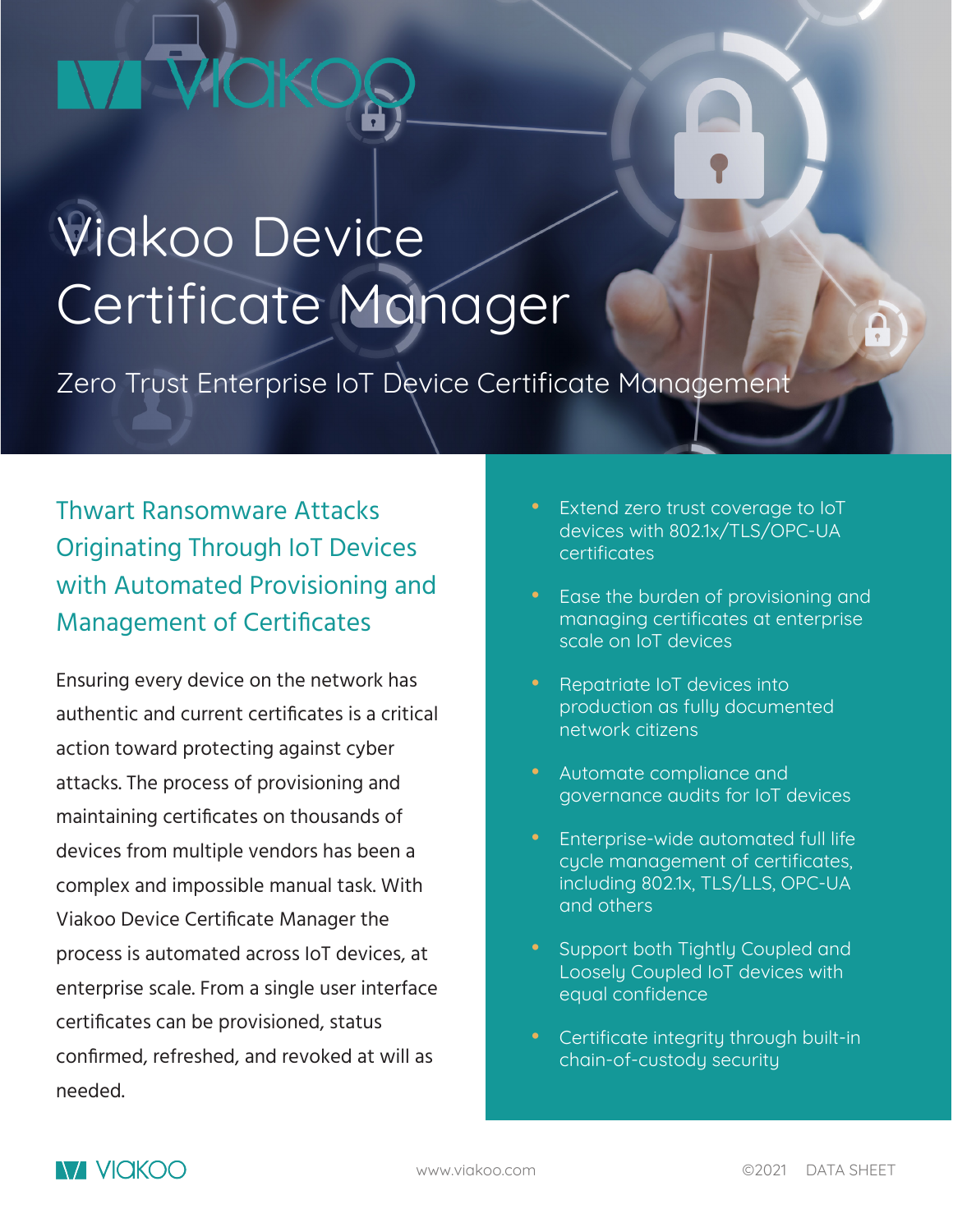# Achieve Zero Trust Security with Certificates for all IoT Devices

Viakoo Device Certificate Manager manages all IoT device certificate status, including confirming certificate presence, expiration date, and authenticity. DCM automates initial provisioning of certificates and maintains an audit log per device of certificate history for compliance and governance. DCM uses a chain-of-trust methodology to ensure certificate security from the correct Certificate Authority to each IoT device.

### DCM Manages IoT Device **Certificates**

- 802.1x
- TLS/LLS
- OPC-UA



#### **Data to Insight to Action**

Viakoo DCM gives you detailed information about your IoT devices, their certificate status, and automated action to maintain them.



#### **Always Be Compliant**

Whether to meet internal governance or to successfully pass external audits, Viakoo DCM guides your team to always be in compliance.



#### **Secure Chain-of-Custody**

Viakoo DCM incorporates an end to end process to ensure device certificates cannot be modified or compromised.

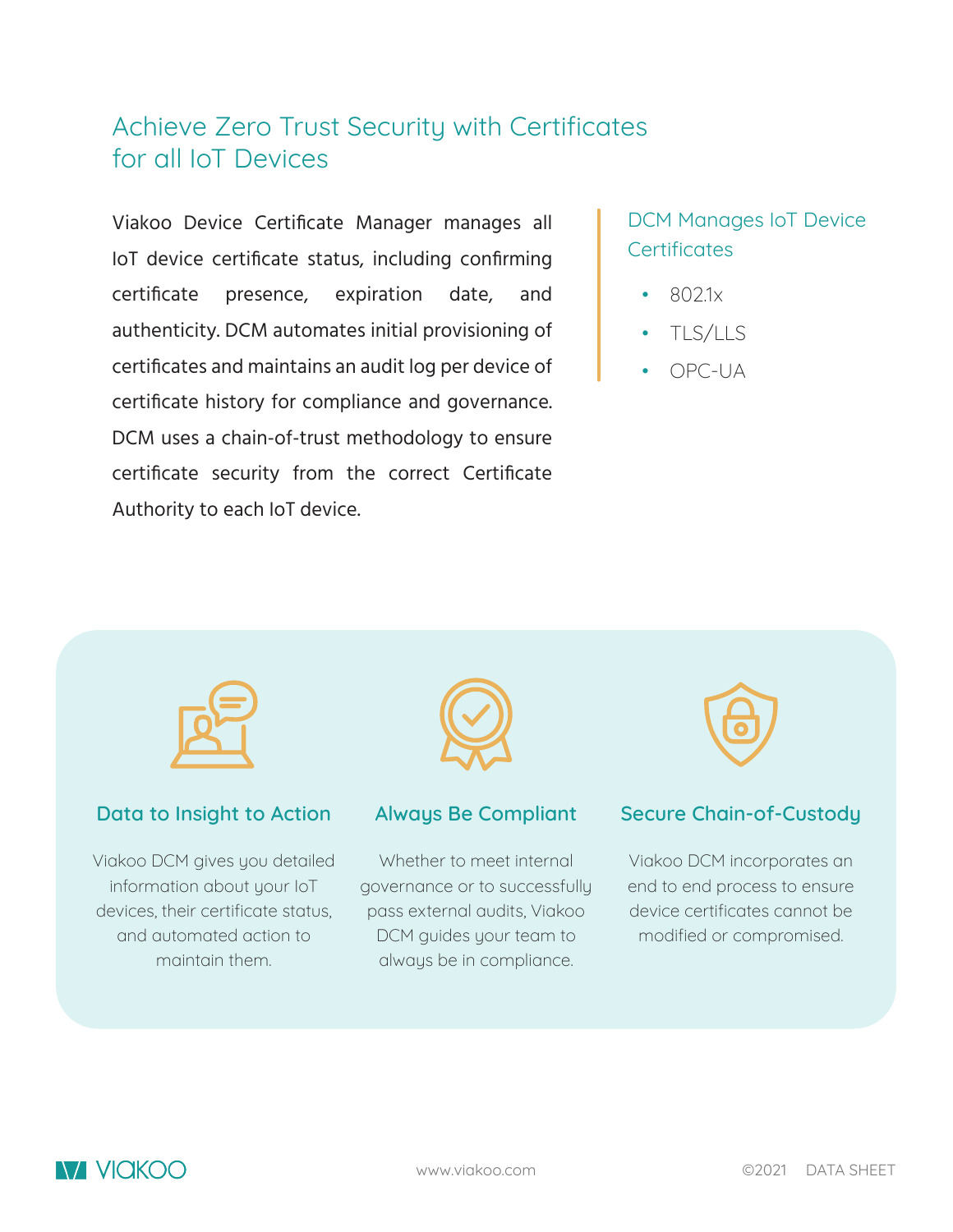# Comprehensive To Reduce Attack Surface

Whatever types of devices are in the enterprise, from printers to cameras to sensors, DCM manages the variety of certificates to ensure known-good status of all network citizens. DCM gives you the power to perform bulk updating based on Device Type, Model, or Certificate Type. DCM is a module of the Viakoo Action Platform™ that together deliver full remediation and repatriation of IoT devices to complete an enterprise IoT security solution.

# Reduce Your Cyber Risk

- Flexibility to use 3rd party or internal Certificate Authority
- Automate identification of missing or expired certificates
- Monitor job status to easily see or modify certificate operations
- Eliminates need to log into multiple dashboards
- Automate certificate compliance reporting

# **VIAKOO ACTION PLATFORM™ SUITE**

#### The complete Viakoo Action Platform Suite includes:

Device Firmware Manager (DFM) Device Certificate Manager (DCM) Device Password Manager (DPM)

# Enabling the enterprise with the Viakoo Action Platform Suite

The Viakoo Action Platform with DFM, DCM, and DPM is a complete enterprise IoT device security solution solving the problem of

managing fleets of 100,000s of IoT devices affordably. Delivered as a SaaS offering, the solution ensures all devices are inventoried, in compliance with internal policy, and are continuously remediated and repatriated as full, secure network citizens. This

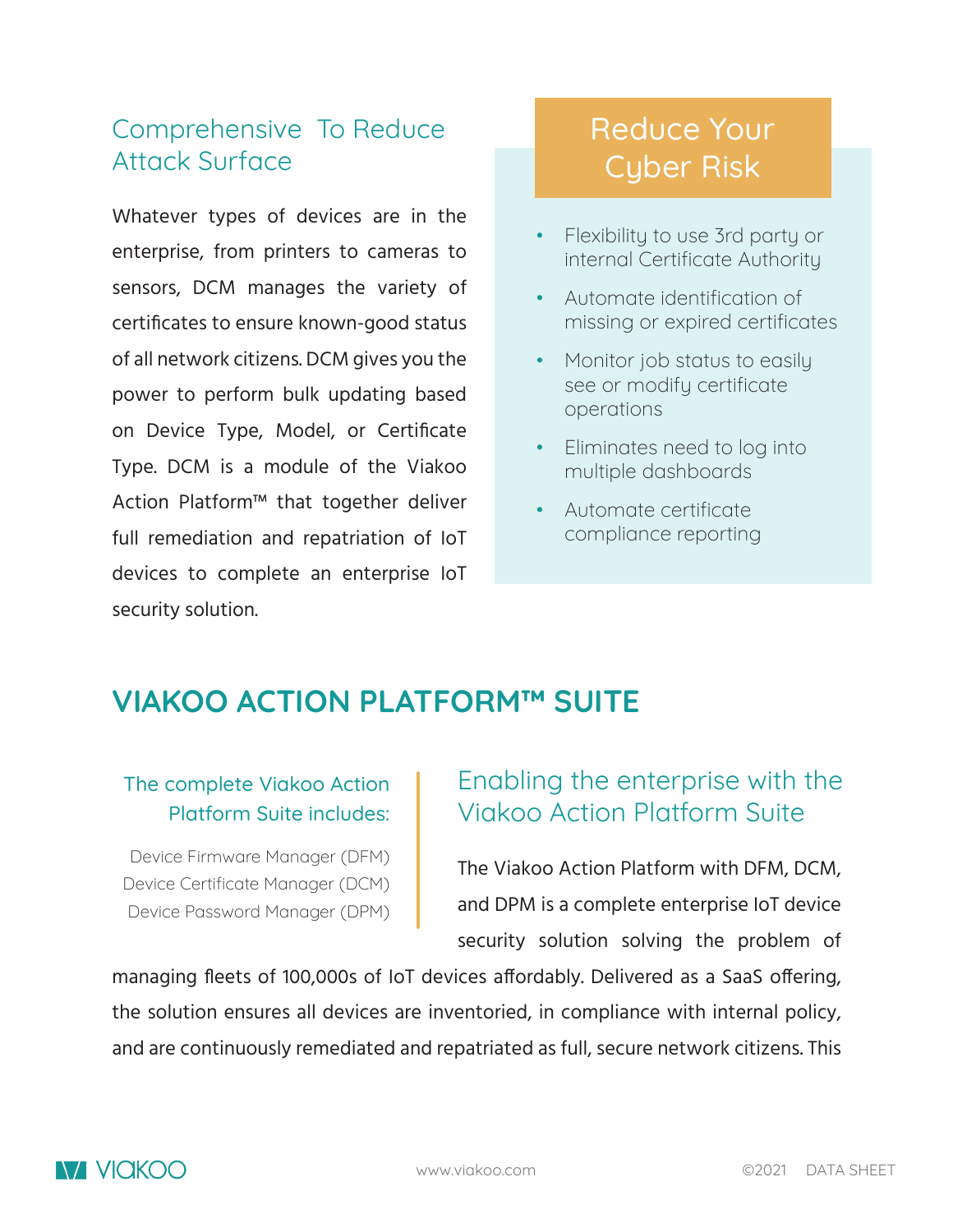while delivering on IoT device ROI. The delivering value at each step.

scalable, automated solution reduces an flexible and modular solution allows you organization's risk, saves time and cost to start small and grow over time while



# **VIAKOO ACTION PLATFORM™ MODULES**

#### Device Firmware Manager

security. Security patches are made through IoT firmware upgrades and must be implemented continuously as they become available.

Device Firmware Manager automates the process of firmware updates on IoT devices, at scale across the enterprise. DFM provides compliance reporting

Security patches are crucial for IoT device complete with a history of changes for audit purposes. A secure "chain-of-trust" ensures only valid and functional firmware is deployed, and complete automation allows for updates of thousands of devices wherever they live. Get the Device Firmware Manager data sheet.